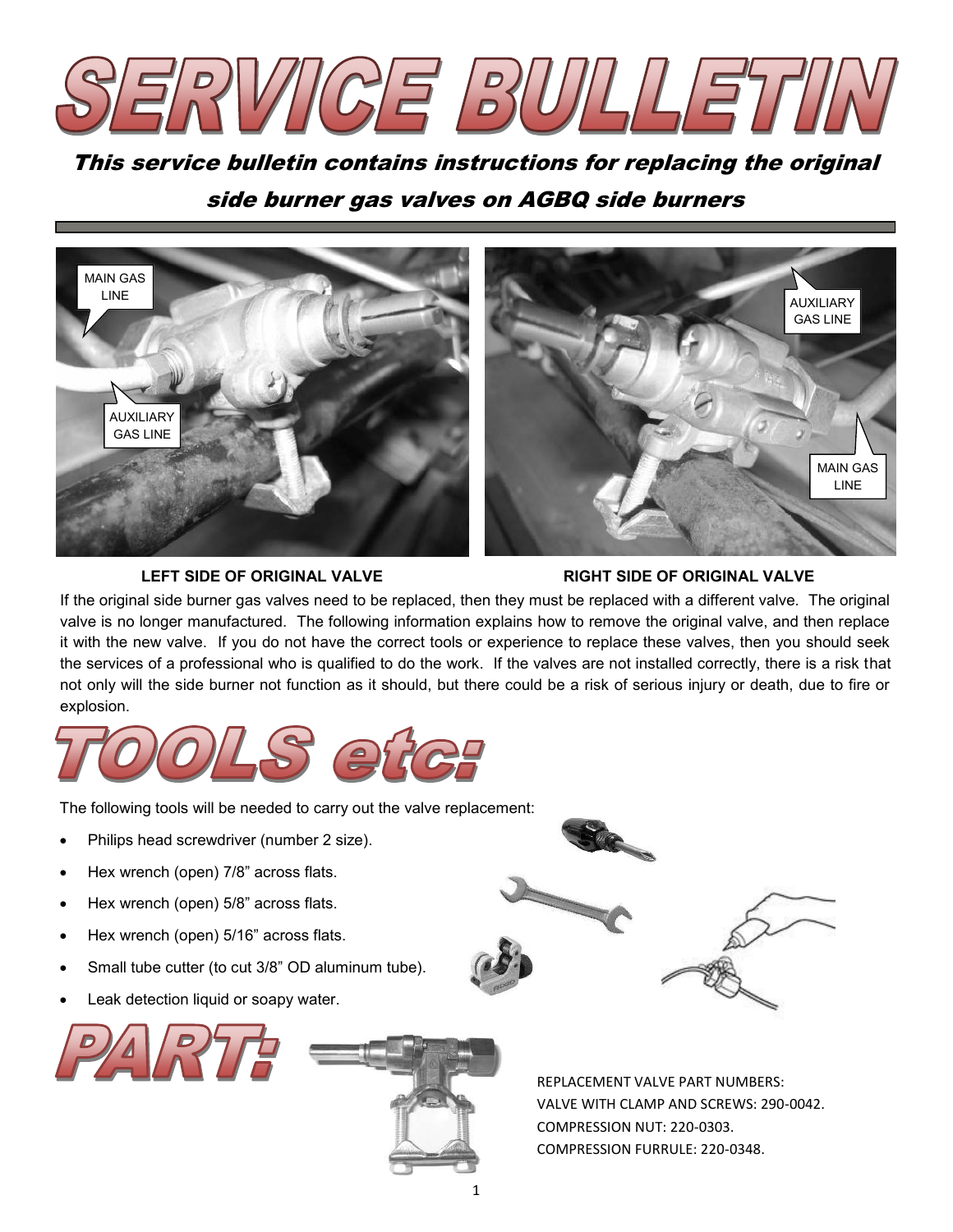## **Note: Before starting the following procedure, ensure that there is no gas supply to the appliance.**

## **STEP 1.**

- 1. Remove the gas control knobs by pulling straight out.
- 2. Remove the front panel retaining screws (two at the top and two underneath) and remove the front panel.

### **STEP 2.**

- 1. Disconnect the gas lines from the side burner gas valve or valves.
- 2. Remove the auxiliary gas lines. These are the smaller gas lines which attach to the side of the original valve. These will no longer be needed, and therefore can be completely removed and disposed of.
- 3. Remove the valve or valves by unscrewing the two clamping screws which hold the valve to the manifold.



## **STEP 3.**

1. Remove the main gas line from the unit completely, noting which end was attached to the valve.

## **STEP 4.**

1. Remove the large, valve attachment nut from the valve end of the main gas line, as shown below.



Using the small tube cutter, cut off sufficient from the end of the tube to remove the used ferrule and any damaged tube. The position of the cutter, shown above, should be suitable for leaving an adequate tube end. The large, valve attachment nut can now be removed.